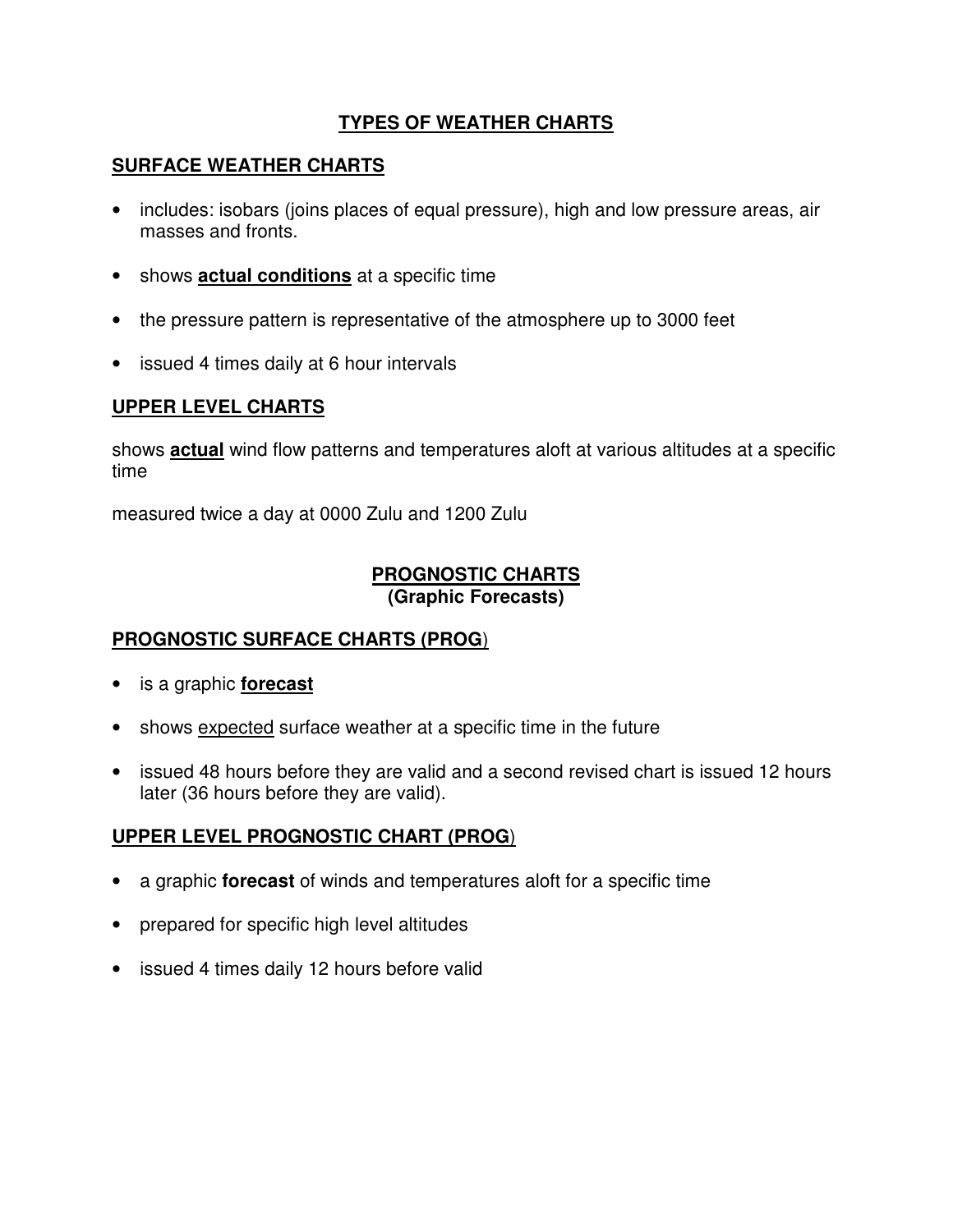# **SIGNIFICANT WEATHER PROGNOSTIC CHART (PROG)**

- shows **forecast** significant weather considered to be of concern to aircraft operations
- issued four time daily 12 hours before they are valid

# **METAR**

**M**eteorological **A**viation Weather **R**eport

- taken and issued on the hour, every hour, at weather stations around the world
- an actual observation of current weather conditions taken by an accredited observer
- cloud heights are above ground

#### **TAFS T**erminal **A**erodrome **f**orecast

- states in specific terms the expected weather conditions at a specific aerodrome
- covers a radius of five nautical miles around the aerodrome
- issued four times daily at six hour intervals
- valid for up to 24 hours
- cloud heights are above ground

#### **FA A**rea **F**orecast

- general forecast conditions over a particular area
- forecasts for various regions within the area
- cloud heights above sea level unless noted
- issued every six hours
- valid for 12 hours with a further 12 hour outlook